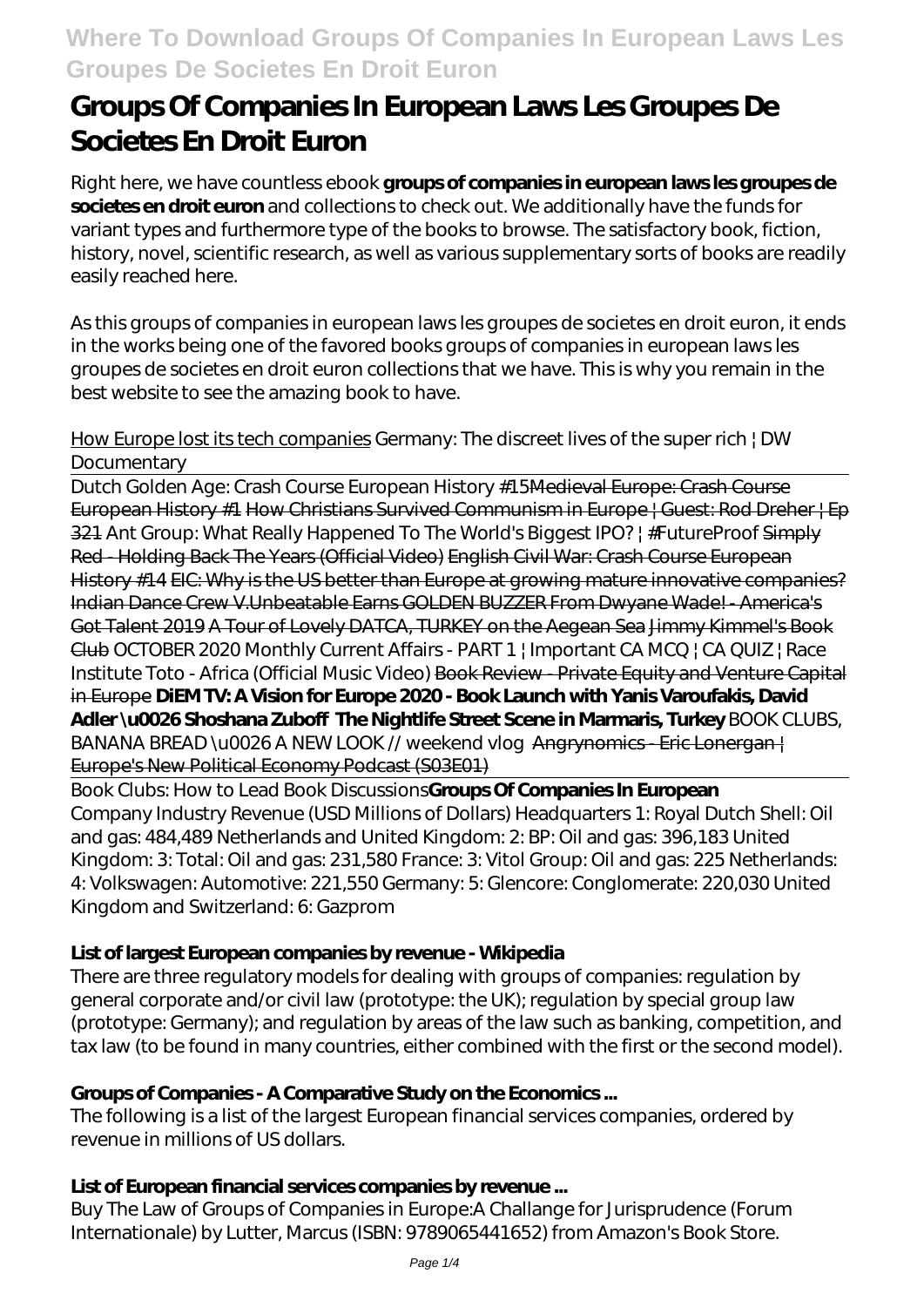## **Where To Download Groups Of Companies In European Laws Les Groupes De Societes En Droit Euron**

Everyday low prices and free delivery on eligible orders.

## **The Law of Groups of Companies in Europe:A Challange for ...**

EUROPEAN GROUP OF COMPANIES LTD - Free Company Check: financial information, company documents, company directors and board members, contact details, registered office, contacts, map, nature of business, cash at bank, fixed assets, current assets, current liabilities, debtors, due diligence, street view.

### **EUROPEAN GROUP OF COMPANIES LTD - Free Company Check**

Choose from the best tour operators and travel companies in Europe. Find the right tour company for your trip.

## **10 Best Europe Tour Operators & Travel Companies - TourRadar**

Regulation 2137/85 sets out a statute for a European Economic Interest Grouping (EEIG), i.e. a EU legal form for a grouping formed by companies or legal bodies and/or natural persons carrying out economic activity coming from different Member States; the purpose of such a grouping is to facilitate or develop the cross-border economic activities of its members.

#### **Company Law and Corporate Governance | European Commission**

European Financial Reporting Advisory Group (EFRAG), an independent organisation providing expert advice to the Commission; Accounting Regulatory Committee (ARC), composed of representatives of EU countries and chaired by the European Commission; The endorsement process. The endorsement process involves the following steps

### **Financial reporting | European Commission**

Since the company was founded in 1929, Colas has continued to expand in France and around the world. The Group now operates in more than 50 countries on five continents.

## **Colas : Group - The world leader in road construction**

Of course, some groups of companies carry on quite diverse businesses but, as with an individual with many sources of income, it makes sense to tax the aggregate results of the activities.

#### **CTM80105 - Company Taxation Manual - HMRC internal manual ...**

AXA, a France-based company, is the largest insurance company in Europe and globally. It is also one of the world's largest asset managers with total assets under management of over €1.4 trillion. Allianz, headquartered in Munich, Germany, is the second largest European insurer in terms of assets.

#### **Top Insurance Companies in Europe**

When Will You Need a Water Pressure P... Newsletter. Sign up for our newsletter:

#### **Garden centre groups | Garden Centre Guide**

Groupe PSA (French pronunciation: [ wp pe sa]; Peugeot Société Anonyme, also known as the PSA Group in English; formerly known as PSA Peugeot Citroën from 1991 to 2016) is a French multinational manufacturer of automobiles and motorcycles sold under the Peugeot, Citroën, DS, Opel and Vauxhall brands. Peugeot is the largest PSA brand. PSA is listed on the Euronext Paris stock exchange ...

#### **Groupe PSA - Wikipedia**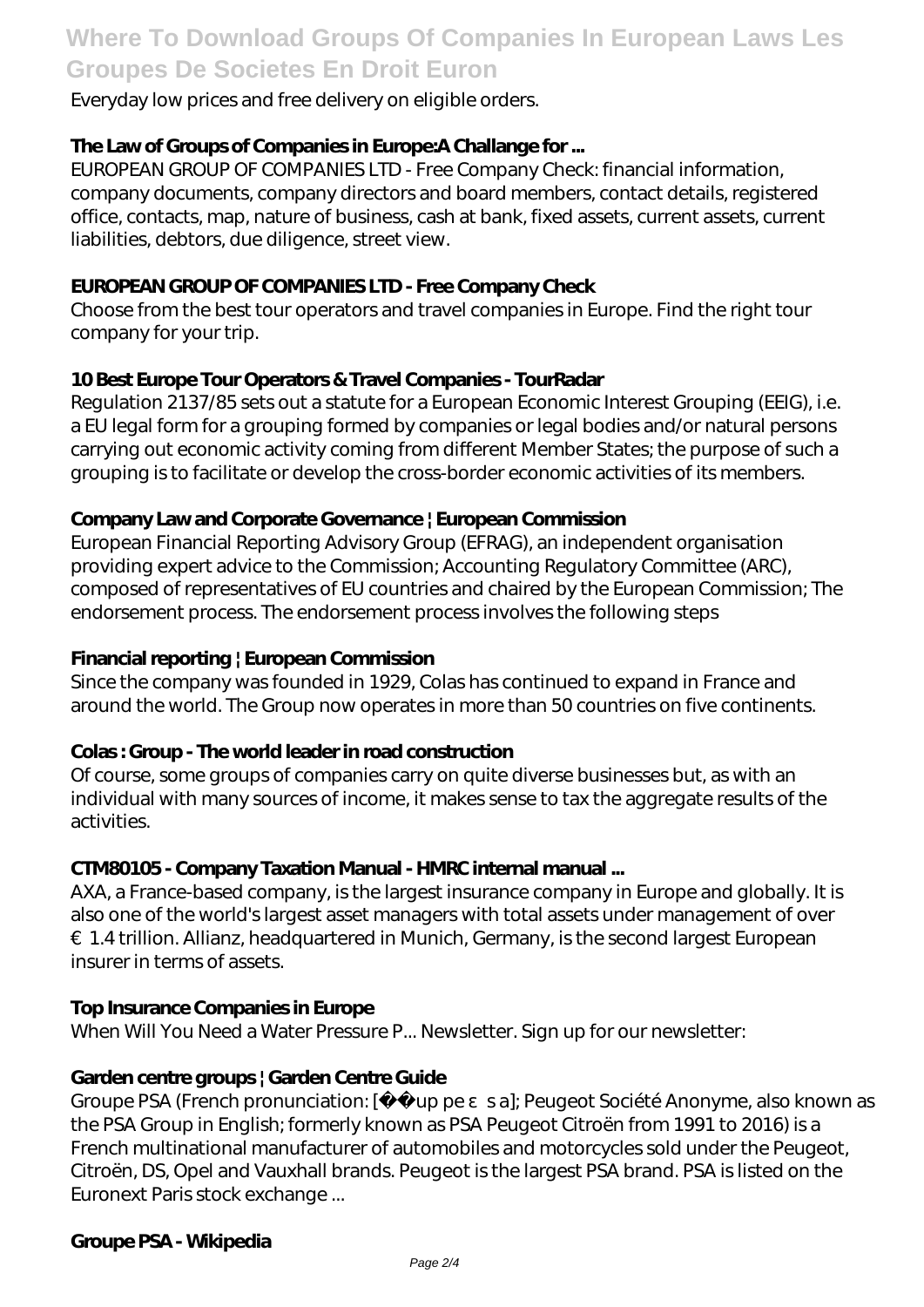## **Where To Download Groups Of Companies In European Laws Les Groupes De Societes En Droit Euron**

Restructuring an international group of companies in Europe continues to be challenging. While companies can transact business freely across European borders, coordination between the stakeholders ...

## **Group Insolvency Proceedings Under the Revised EU ...**

Consumer Services companies, in particular, significantly outperformed the industry index. Saudi Aramco maintained its leading position, but suffered from the prevailing oil price outlook. The second and third ranking companies, Apple and Microsoft saw market capitalisation increases of \$469bn (42%) and \$344bn (29%) respectively from March to June, closing the gap with Saudi Aramco.

## **Global Top 100 companies - June 2020 update: Publications ...**

Collins and Aikman was US-based automotive manufacturing group, which, inter alia, included a sub-group of 24 companies in 10 European countries.

## **DIRECTORATE GENERAL FOR INTERNAL ... - European Parliament**

The Tata group has been present in Europe since 1907, when Tata Limited was established in London. Today, there are 19 Tata companies across the continent, with 60,000+ employees. In the UK, Tata is among the largest industrial employers, operating in over 40 locations.

## **Tata group | Tata Around The World**

SPIE is the leading independent service provider of electrical, mechanical and climatic engineering, energy, and communications systems in Europe. About the group | SPIE As independent European leader in the areas of energy and communication services, SPIE helps its private and public-sector customers to design, build, operate and maintain facilities that are more energy-efficient and environmentally friendly.

## **About the group | SPIE**

Continental Europe: Santander Group has about 4,700 branches in Europe including 2,900 branches in Spain, 631 branches in Poland, 627 branches in Portugal (Santander Totta) and 568 branches of Santander Consumer Finance which operates in all regions including Germany, Italy and the Nordic countries.